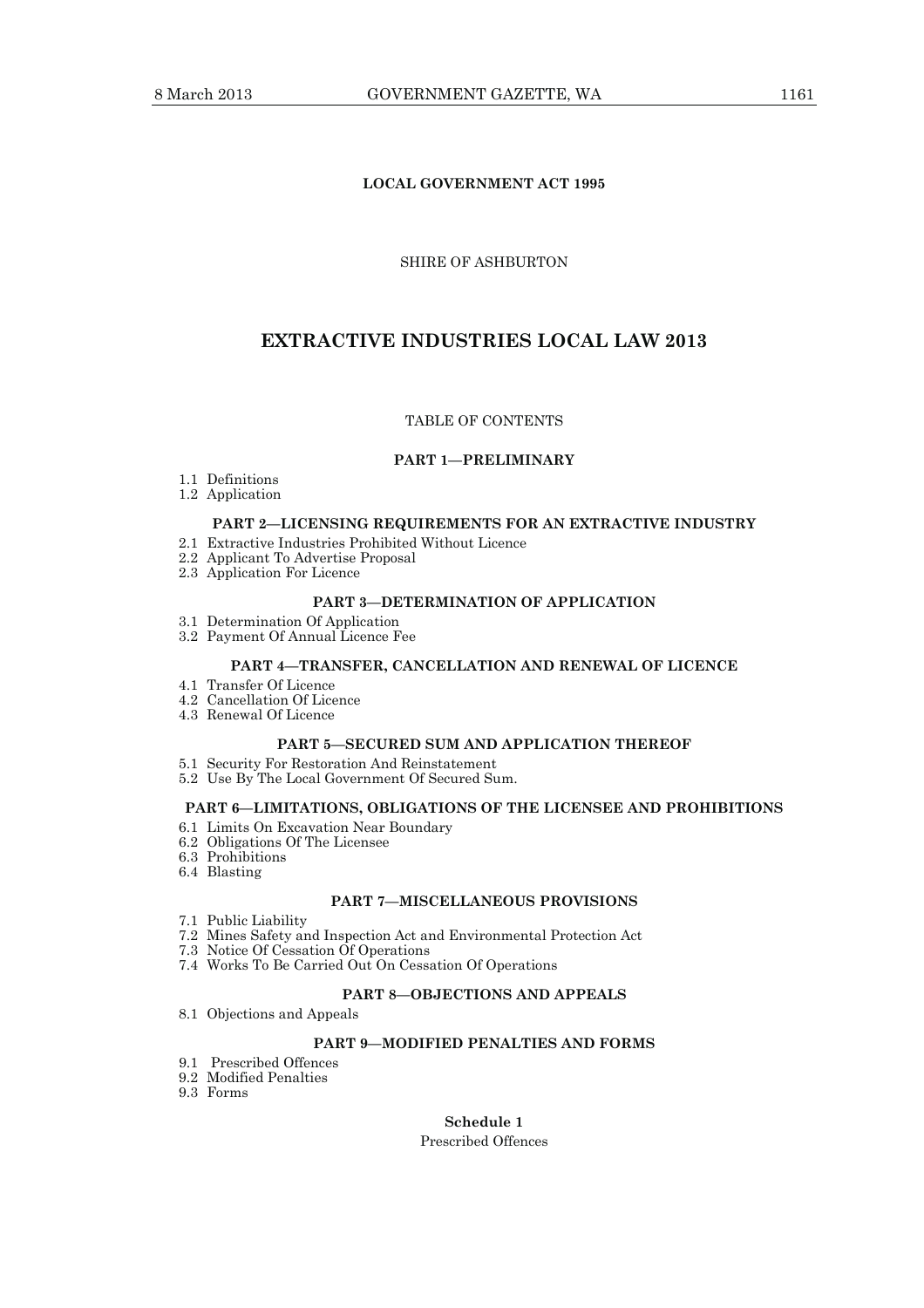# **LOCAL GOVERNMENT ACT 1995**

# SHIRE OF ASHBURTON

# **EXTRACTIVE INDUSTRIES LOCAL LAW 2013**

Under the powers conferred by the *Local Government Act 1995* and under all other powers enabling it, the Council of the *Shire of Ashburton* resolved on 13 February 2013 to make the following local law.

### **PART 1—PRELIMINARY**

# **1.1 Definitions**

In this local law, unless the context otherwise requires—

*Act* means the *Local Government Act 1995*;

*Carry on an extractive industry* means quarrying and excavating for stone, gravel, sand, and other material;

*CEO* means the Chief Executive Officer of the local government;

*district* means the district of the local government;

*excavation* includes quarry:

land, unless the context otherwise requires, means the land on which the applicant proposes carrying on the extractive industry to which the licence application relates;

*licence* means a licence issued under this local law;

*licensee* means the person named in the licence as the licensee;

*local government* means the *Shire of Ashburton* 

*occupier* has the meaning given to it in the Act;

*owner* has the meaning given to it in the Act;

*person* does not include the local government;

*secured sum* means the sum required to be paid or the amount of a bond, guarantee or other security under clause 5.1;

*site* means the land specified by the local government in a licence.

#### **1.2 Application**

- (1) The provisions of this local law—
	- (a) Subject to paragraphs (b), (c), (d) and (e);
		- (i) apply and have force and effect throughout the whole of the district; and
		- (ii) apply to every excavation whether commenced prior to or following the coming into operation of this local law;
	- (b) do not apply to the extraction of minerals under the *Mining Act 1978*;
	- (c) do not apply to the carrying on of an extractive industry on Crown land;
	- (d) do not apply to the carrying on of an extractive industry on land by the owner or occupier of that land for use on that land; and
	- (e) do not affect the validity of any licence issued under the local law repealed by clause 1.3 of this local law if that licence is currently in force at the date of gazettal of this local law.

(2) In sub clause (1)(d) land includes adjoining lots or locations in the same occupation or ownership of the owner or occupier referred to in sub clause (1)(d).

# **PART 2—LICENSING REQUIREMENTS FOR AN EXTRACTIVE INDUSTRY**

# **2.1 Extractive Industries Prohibited Without Licence**

A person must not carry on an extractive industry—

- (a) unless the person is the holder of a valid and current licence; and
- (b) otherwise than in accordance with any terms and conditions set out in, or applying in respect of, the licence.

Penalty \$5,000 and a daily penalty not exceeding a fine of \$500 in respect of each day or part of a day during which an offence has continued.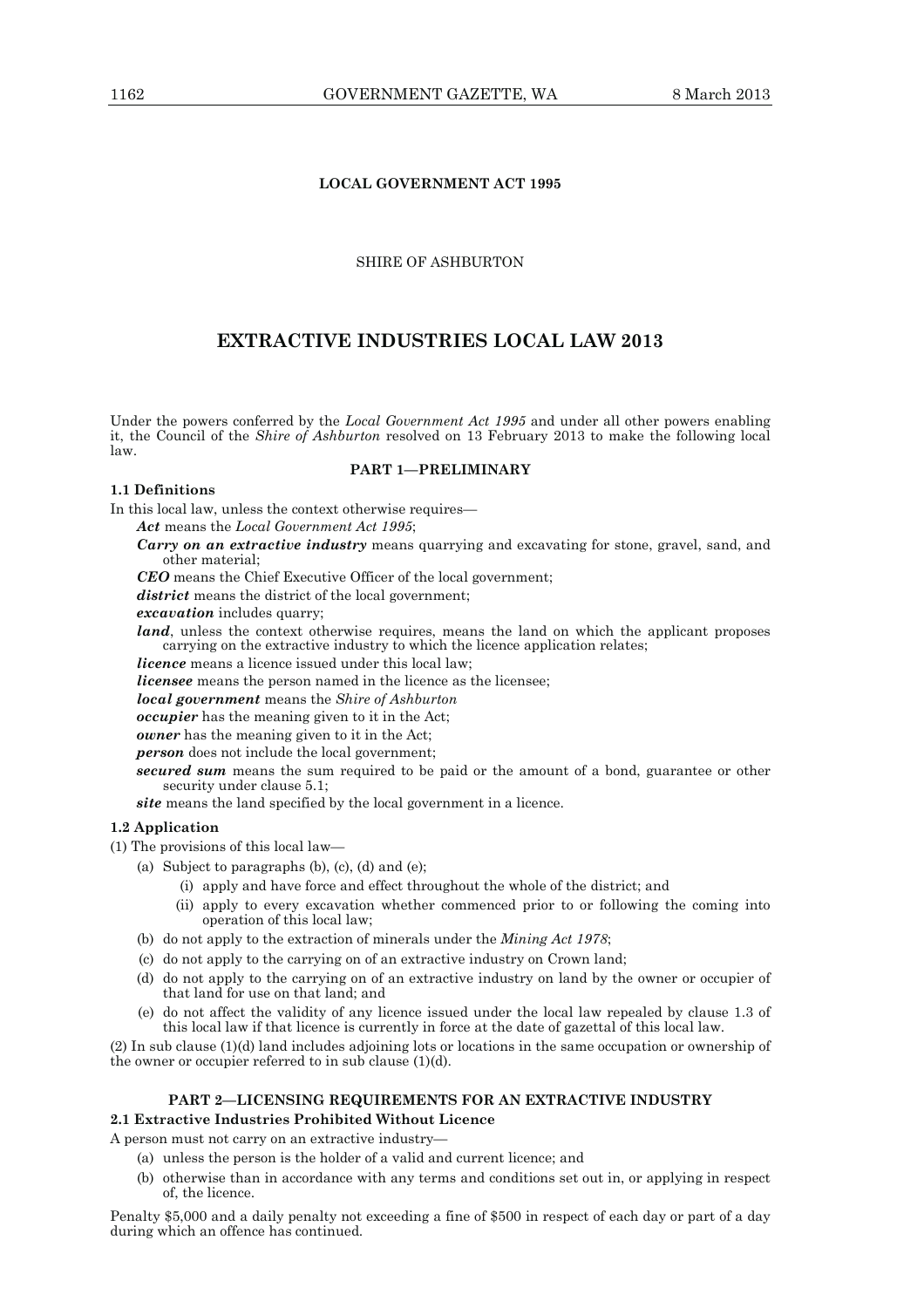#### **2.2 Applicant To Advertise Proposal**

- (1) Unless the local government first approves otherwise, a person seeking the issue of a licence shall, before applying to the local government for a licence—
	- (a) forward by registered mail a notice in the form determined by the local government from time to time to—
		- (i) the owners and occupiers of all land adjoining the land upon which it is proposed to excavate, or within an area determined by the local government as likely to be affected by the granting of a licence, advising of the application and specifying that they may, within twenty-one days from the date of service of the letter, object to or make representations in writing in respect of the issue of a licence by the local government;
		- (ii) every authority or person having control or jurisdiction over any of the things referred to in clause  $2.3(1)(a)(vii)$  and (viii) within 500 metres from the boundaries of the land, or within an area determined by the local government as likely to be affected by the granting of a licence; and
	- (b) as soon as practicable after complying with the requirements of paragraph (a)—
		- (i) forward a copy of the notice to the CEO; and
		- (ii) publish the notice in a newspaper circulating in the area in which the proposed excavation is located.

(2) The local government may, within 14 days after receiving a copy of a notice referred to in sub clause (1), cause to be displayed, or require the proposed applicant to display, in a prominent position on the land one or more notices—

- (a) in the form determined by the local government from time to time;
- (b) the content, size and construction of which have been approved by the CEO;
- (c) specifying particulars of the proposed excavation; and
- (d) inviting objections or comments within 21 days from the placement of the notice.

### **2.3 Application For Licence**

(1) Subject to sub clause (3), a person seeking the issue of a licence in respect of any land shall apply in the form determined by the local government from time to time and must forward the application duly completed and signed by each of the applicant, the owner of the land and any occupier of the land to the CEO together with—

- (a) 3 copies of a plan of the excavation site to a scale of between 1:500 and 1:2000 showing—
	- (i) the existing and proposed land contours based on the Australian Height Datum and plotted at 1-metre contour intervals;
	- (ii) the land on which the excavation site is to be located;
	- (iii) the external surface dimensions of the land;
	- (iv) the location and depth of the existing and proposed excavation of the land;
	- (v) the location of existing and proposed thoroughfares or other means of vehicle access to and egress from the land and to public thoroughfares in the vicinity of the land;
	- (vi) the location of buildings, treatment plant, tanks and other improvements and developments existing on, approved for or proposed in respect of the land;
	- (vii) the location of existing power lines, telephone cables and any associated poles or pylons, sewers, pipelines, reserves, bridges, railway lines and registered grants of easement or other encumbrances over, on, under or adjacent to or in the vicinity of the land;
	- (viii) the location of all existing dams, watercourses, drains or sumps on or adjacent to the land;
	- (ix) the location and description of existing and proposed fences, gates and warning signs around the land; and
	- (x) the location of the areas proposed to be used for stockpiling excavated material, treated material, overburden and soil storage on the land and elsewhere;
- (b) 3 copies of a works and excavation programme containing—
	- (i) the nature and estimated duration of the proposed excavation for which the licence is applied:
	- (ii) the stages and the timing of the stages in which it is proposed to carry out the excavation;
	- (iii) details of the methods to be employed in the proposed excavation and a description of any on-site processing works;
	- (iv) details of the depth and extent of the existing and proposed excavation of the site;
	- (v) an estimate of the depth of and description of the nature and quantity of the overburden to be removed;
	- (vi) a description of the methods by which existing vegetation is to be cleared and topsoil and overburden removed or stockpiled;
	- (vii) a description of the means of access to the excavation site and the types of thoroughfares to be constructed;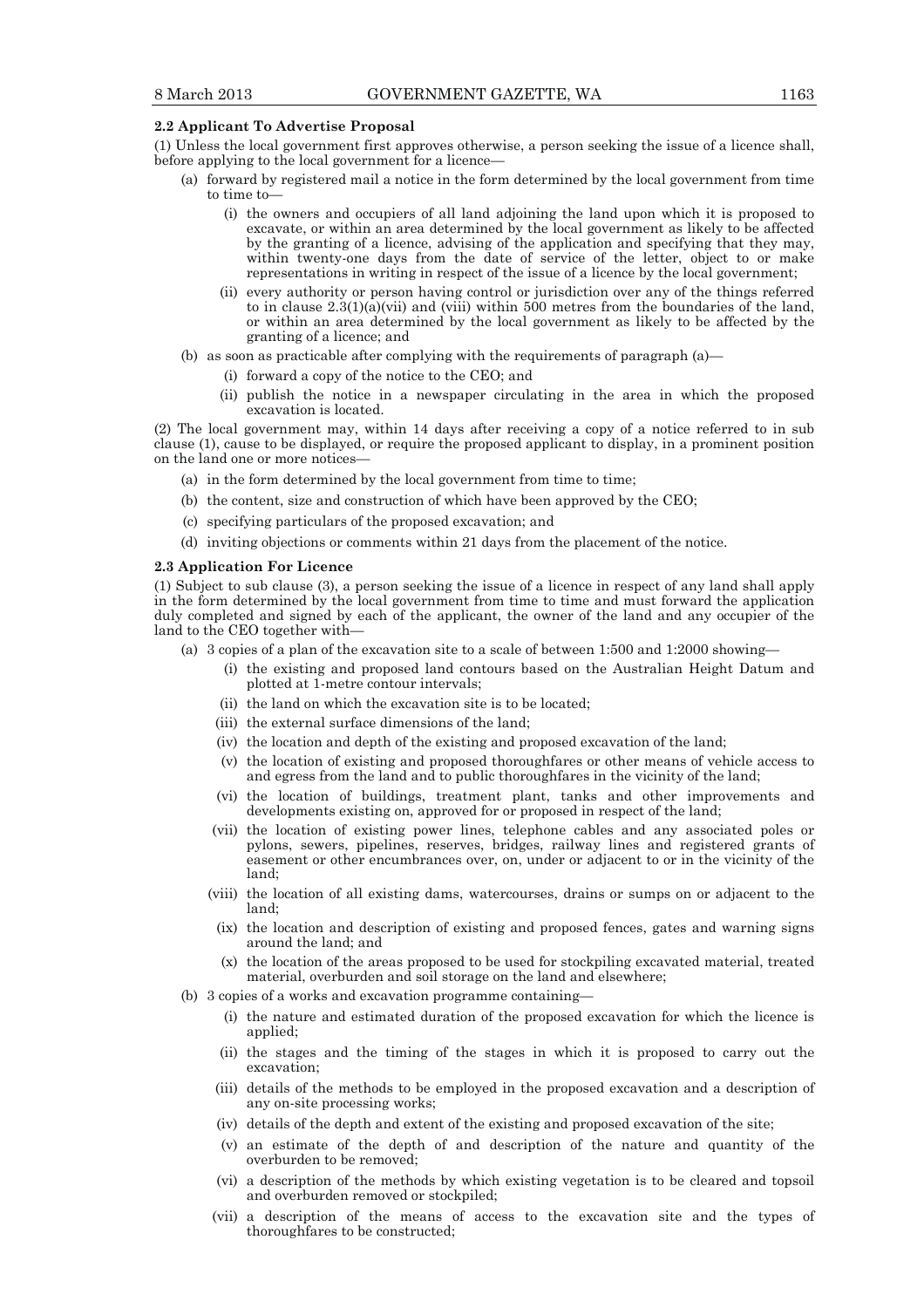- (viii) details of the proposed number and size of trucks entering and leaving the site each day and the route or routes to be taken by those vehicles;
	- (ix) a description of any proposed buildings, water supply, treatment plant, tanks and other improvements;
	- (x) details of drainage conditions applicable to the land and methods by which the excavation site is to be kept drained;
- (xi) a description of the measures to be taken to minimise sand drift, dust nuisance, erosion, watercourse siltation and dangers to the general public;
- (xii) a description of the measures to be taken to comply with the *Environmental Protection (Noise) Regulations 1997*;
- (xiii) a description of the existing site environment and a report on the anticipated effect that the proposed excavation will have on the environment in the vicinity of the land;
- (xiv) details of the nature of existing vegetation, shrubs and trees and a description of measures to be taken to minimise the destruction of existing vegetation; and
- (xv) a description of the measures to be taken in screening the excavation site, or otherwise minimising adverse visual impacts, from nearby thoroughfares or other areas;
- (c) 3 copies of a rehabilitation and decommissioning programme indicating—
	- (i) the objectives of the programme, having due regard to the nature of the surrounding area and the proposed end-use of the excavation site;
	- (ii) whether restoration and reinstatement of the excavation site is to be undertaken progressively or upon completion of excavation operations;
	- (iii) how any face is to be made safe and batters sloped;
	- (iv) the method by which topsoil is to be replaced and revegetated;
	- (v) the numbers and types of trees and shrubs to be planted and other landscaping features to be developed;
	- (vi) how rehabilitated areas are to be maintained; and
	- (vii) the programme for the removal of buildings, plant, waste and final site clean up;
- (d) evidence that a datum peg has been established on the land related to a point approved by the local government on the surface of a constructed public thoroughfare or such other land in the vicinity;
- (e) a certificate from a licensed surveyor certifying the correctness of—
	- (i) the plan referred to in paragraph (a); and
	- (ii) the datum peg and related point referred to in paragraph (d);
- (f) evidence that the requirements of clause  $2.2(1)$  and  $(2)$  have been carried out;
- (g) copies of all land use planning approvals required under any planning legislation;
- (h) copies of any environmental approval required under any environmental legislation;
- (i) copies of any geotechnical information relating to the excavation site;
- (j) the consent in writing to the application from the owner of the excavation site;
- (k) the licence application fee specified by the local government from time to time; and
- (l) any other information that the local government may reasonably require.

(2) All survey data supplied by an applicant for the purpose of sub clause (1) shall comply with Australian Height Datum and Australian Map Grid standards.

(3) Where in relation to a proposed excavation—

- (a) the surface area is not to exceed 2,000 square metres; and
- (b) the extracted material is not to exceed 2,000 cubic metres;

the local government may exempt a person making application for a licence under sub clause (1) from supplying any of the data specified in paragraphs (b), (d), (e) and (i) of sub clause (1).

### **PART 3—DETERMINATION OF APPLICATION**

### **3.1 Determination Of Application**

(1) The local government may refuse to consider an application for a licence that does not comply with the requirements of clause 2.3, and in any event shall refuse an application for a licence where planning approval for an extractive industry use of the land has not first been obtained.

(2) The local government may, in respect of an application for a licence—

- (a) refuse the application; or
- (b) approve the application—
	- (i) over the whole or part of the land in respect of which the application is made; and
	- (ii) on such terms and conditions, if any, as it sees fit.

(3) Where the local government approves an application for a licence, it shall—

- (a) determine the licence period, not exceeding 21 years from the date of issue; and
- (b) approve the issue of a licence in the form determined by the local government from time to time.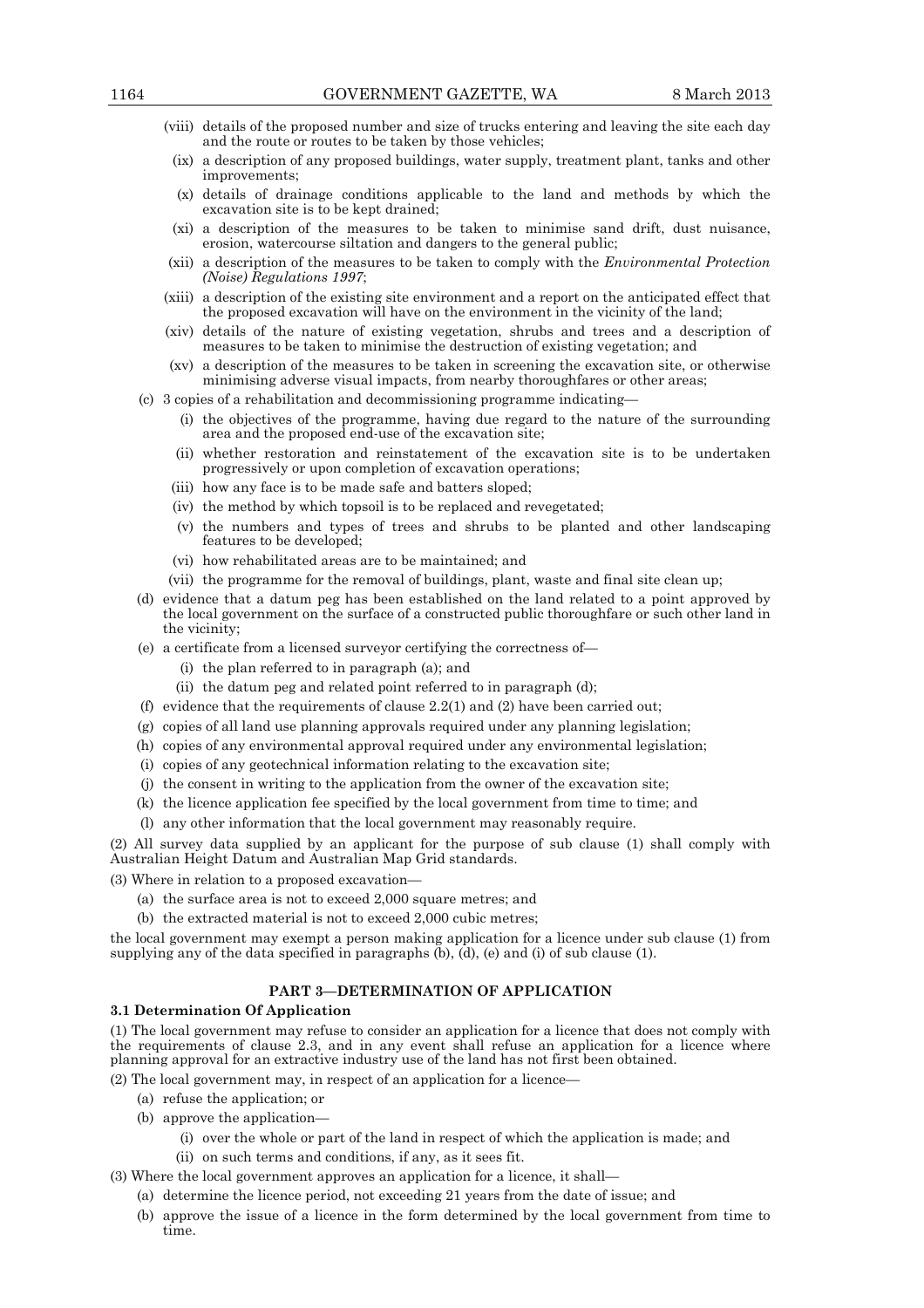(4) Where the local government approves the issue of a licence, the CEO upon receipt by the local government of—

- (a) payment of the annual licence fee, or the relevant proportion of the annual licence fee to 30th June, determined by the local government from time to time;
- (b) payment of the secured sum if any, imposed under clause 5.1;
- (c) the documents, if any, executed to the satisfaction of the CEO, under clause 5.1; and
- (d) a copy of the public liability insurance policy required under clause 7.1(1) shall issue the licence to the applicant.

(5) Without limiting sub clause (2), the local government may impose conditions in respect of the following matters—

- (a) the orientation of the excavation to reduce visibility from other land;
- (b) the appropriate siting of access thoroughfares, buildings and plant;
- (c) the stockpiling of material;
- (d) the hours during which any excavation work may be carried out;
- (e) the hours during which any processing plant associated with, or located on, the site may be operated;
- (f) requiring all crushing and treatment plant to be enclosed within suitable buildings to minimise the emission of noise, dust, vapour and general nuisance to the satisfaction of the local government;
- (g) the depths below which a person shall not excavate;
- (h) distances from adjoining land or thoroughfares within which a person must not excavate;
- (i) the safety of persons employed at or visiting the excavation site;
- (j) the control of dust and wind-blown material;
- (k) the planting, care and maintenance of trees, shrubs and other landscaping features during the time in which the extractive industry is carried out in order to effectively screen the area to be excavated and to provide for progressive rehabilitation;
- (l) the prevention of the spread of dieback or other disease;
- (m) the drainage of the excavation site and the disposal of water;
- (n) the restoration and reinstatement of the excavation site, the staging of such works, and the minimising of the destruction of vegetation;
- (o) the provision of retaining walls to prevent subsidence of any portion of the excavation or of land abutting the excavation;
- (p) requiring the licensee to furnish to the local government a surveyor's certificate each year, prior to the renewal fee being payable, to certify the quantity of material extracted and that material has not been excavated below the final contour levels outlined within the approved excavation programme;
- (q) requiring the licensee to enter into an agreement with the local government by which it agrees to pay any extraordinary expenses incurred by the local government in repairing damage caused to thoroughfares in the district by heavy or extraordinary traffic conducted by or on behalf of the licensee under the licence;
- (r) requiring the licensee to enter into an agreement with the local government in respect of any condition or conditions imposed under this local law; and
- (s) any other matter for properly regulating the carrying on of an extractive industry.

#### **3.2 Payment Of Annual Licence Fee**

On or before 30 June in each year, a licensee shall pay to the local government the annual licence fee determined by the local government from time to time.

#### **PART 4—TRANSFER, CANCELLATION AND RENEWAL OF LICENCE**

#### **4.1 Transfer Of Licence**

- (1) An application for the transfer of a licence shall—
	- (a) be made in writing;
	- (b) be signed by the licensee and the proposed transferee of the licence;
	- (c) be accompanied by the current licence;
	- (d) be accompanied by the consent in writing to the transfer from the owner of the excavation site;
	- (e) include any information that the local government may reasonably require; and
	- (f) be forwarded to the CEO together with the fee determined by the local government from time to time.
- (2) Upon receipt of any application for the transfer of a licence, the local government may—
	- (a) refuse the application; or
	- (b) approve the application on such terms and conditions, if any, as it sees fit.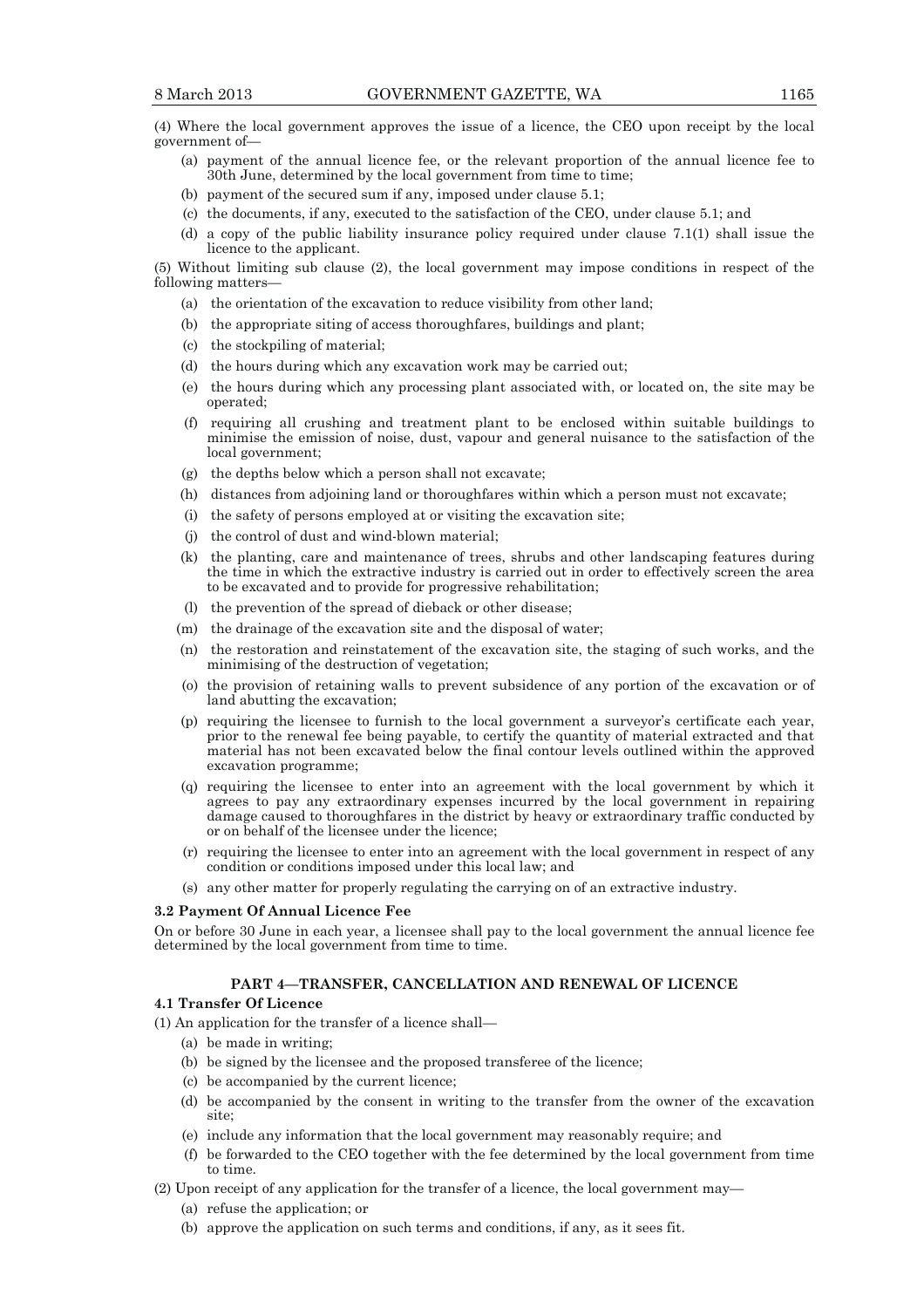(3) Where the local government approves an application for the transfer of a licence, the local government shall transfer the licence by an endorsement on the licence in the form determined by the local government from time to time, signed by the CEO.

(4) Where the local government approves the transfer of a licence it shall not be required to refund any part of the fees paid by the former licensee in respect of the transferred licence.

## **4.2 Cancellation Of Licence**

(1) The local government may cancel a licence where the licensee has—

- (a) been convicted of an offence against—
	- (i) this local law; or
	- (ii) any other law relating to carrying on an extractive industry; or
- (b) transferred or assigned or attempted to transfer or assign the licence without the consent of the local government;
- (c) permitted another person to carry on an extractive industry otherwise than in accordance with the terms and conditions of the licence and of the provisions of this local law;
- (d) failed to pay the annual licence fee under clause 3.2; or
- (e) failed to have a current public liability insurance policy under clause 7.1(1) or failed to provide a copy of the policy or evidence of its renewal as the case may be, under clause 7.1(2). (2) Where the local government cancels a licence under this clause—
	- (a) the local government shall advise the licensee in writing of the cancellation;
	- (b) the cancellation takes effect on and from the day on which the licensee is served with the cancellation advice; and
	- (c) the local government shall not be required to refund any part of the fees paid by the licensee in respect of the cancelled licence.

# **4.3 Renewal Of Licence**

(1) A licensee who wishes to renew a licence must apply in writing to the local government at least 45 days before the date of expiry of the licence and shall submit with the application for renewal—

- (a) the fee determined by the local government from time to time;
- (b) a copy of the current licence;
- (c) a plan showing the contours of the excavation carried out to the date of that application;
- (d) details of the works, excavation and rehabilitation stages reached and of any changes or proposed changes with respect to any of the things referred to in clauses 2.3(1)(b) and (c); and
- (e) any other things referred to in clauses 2.3 and 3.1.

(2) The local government may waive any of the requirements specified in clause 4.3 (1)(d) or (e).

(3) If—

- (a) an application to renew a licence is in relation to land in respect of which the current licence was issued less than 12 months prior to the date from which the new licence if granted would apply; and
- (b) the methods to be employed in the proposed land excavation are identical to those being employed at the date of the application,

then the applicant shall not be obliged, unless otherwise required by the local government to submit details of any of the things referred to in clauses 2.3 and 3.1.

- (4) Upon receipt of an application for the renewal of a licence, the local government may—
	- (a) refuse the application; or
	- (b) approve the application on such terms and conditions, if any, as it sees fit.

# **PART 5—SECURED SUM AND APPLICATION THEREOF**

### **5.1 Security For Restoration And Reinstatement**

(1) For the purpose of ensuring that an excavation site is properly restored or reinstated, the local government may require that—

- (a) as a condition of a licence; or
- (b) before the issue of a licence, the licensee shall give to the local government a bond, bank guarantee or other security, of a kind and in a form acceptable to the local government, in or for a sum determined by the local government from time to time.

(2) A bond required under sub clause (1) is to be paid into a fund established by the local government for the purposes of this clause.

# **5.2 Use By The Local Government Of Secured Sum**

(1) If a licensee fails to carry out or complete the restoration and reinstatement works required by the licence conditions either—

- (a) within the time specified in those conditions; or
- (b) where no such time has been specified, within 60 days of the completion of the excavation or portion of the excavation specified in the licence conditions, then; subject to the local government giving the licensee 14 days notice of its intention to do so—
	- (i) the local government may carry out or cause to be carried out the required restoration and reinstatement work or so much of that work as remains undone; and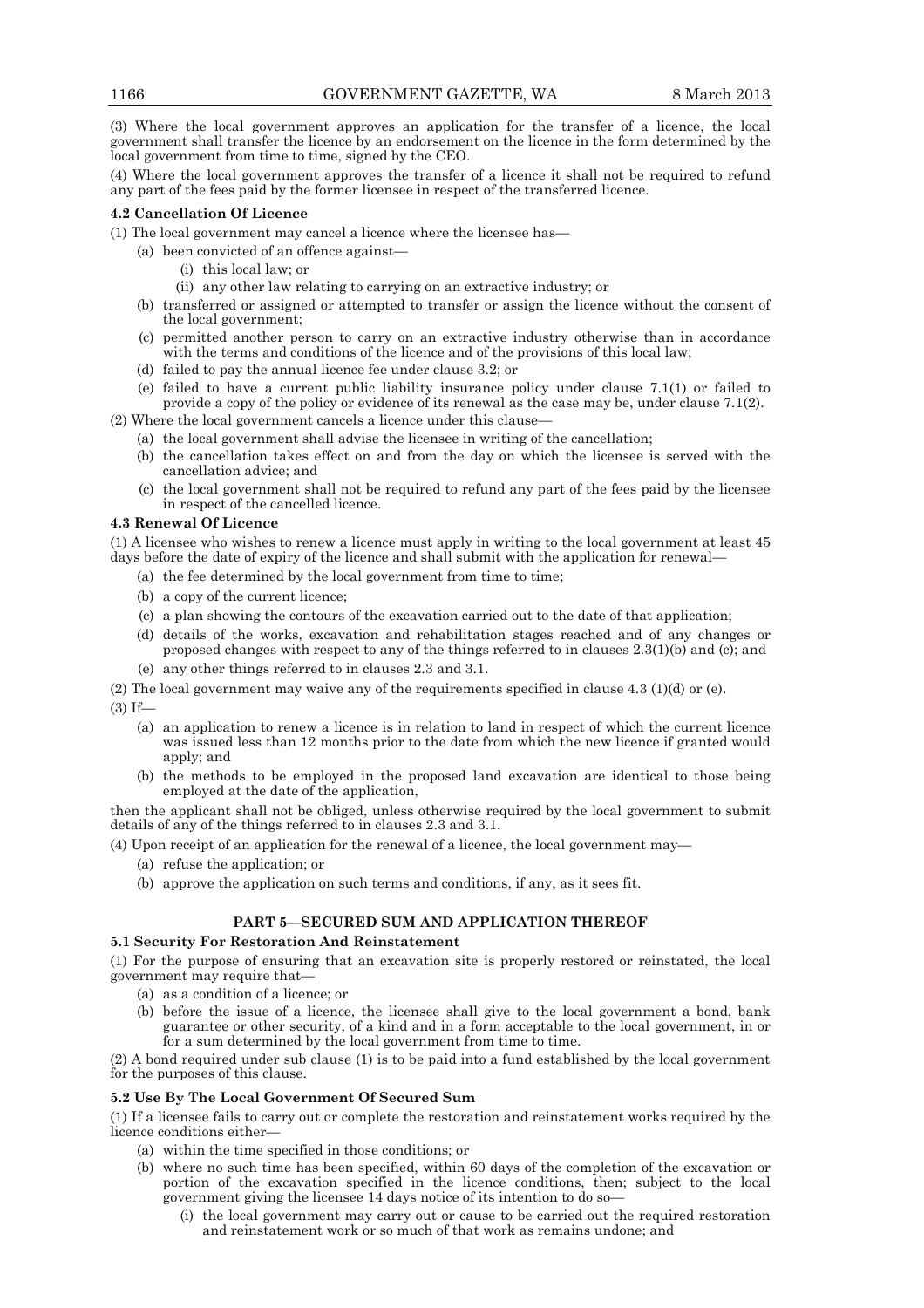(ii) the licensee shall pay to the local government on demand all costs incurred by the local government or which the local government may be required to pay under this clause.

(2) The local government may apply the proceeds of any bond, bank guarantee or other security provided by the licensee under clause 5.1 towards its costs under this clause.

(3) The liability of a licensee to pay the local government's costs under this clause is not limited to the amount, if any, secured under clause 5.1.

# **PART 6—LIMITATIONS, OBLIGATIONS OF THE LICENSEE AND PROHIBITIONS 6.1 Limits On Excavation Near Boundary**

Subject to any licence conditions imposed by the local government, a person shall not, without the written approval of the local government, excavate within-

- (a) 20 metres of the boundary of any land on which the excavation site is located;
- (b) 20 metres of any land affected by a registered grant of easement;
- (c) 40 metres of any thoroughfare; or
- (d) 40 metres of any watercourse.

Penalty \$2,000

### **6.2 Obligations Of The Licensee**

A licensee shall—

- (a) where the local government so requires, securely fence the excavation to a standard determined by the local government and keep the gateways locked when not actually in use in order to prevent unauthorised entry;
- (b) erect and maintain warning signs along each of the boundaries of the area excavated under the licence so that each sign-
	- (i) is not more than 200 metres apart;
	- (ii) is not less than 1.8 metres high and not less than 1 metre wide; and
	- (iii) bears the words "DANGER EXCAVATIONS KEEP OUT";
- (c) except where the local government approves otherwise, drain and keep drained to the local government's satisfaction any excavation to which the licence applies so as to prevent the accumulation of water;
- (d) restore and reinstate the excavation site in accordance with the terms and conditions of the licence, the site plans and the works and excavation programme approved by the local government;
- (e) take all reasonable steps to prevent the emission of dust, noise, vibration and other forms of nuisance from the excavation site; and
- (f) otherwise comply with the conditions imposed by the local government in accordance with clause 3.1.

Penalty \$5,000 for each offence, and if an offence is of a continuing nature, to a daily penalty not exceeding a fine of \$500 in respect of each day or part of a day during which the offence has continued.

### **6.3 Prohibitions**

A licensee shall not—

- (a) remove any trees or shrubs within 40 metres (or such lesser distance as may be allowed, in writing, by the local government) of the boundary of any thoroughfare on land in respect of which a licence has been granted, except for the purpose of constructing access thoroughfares, erecting buildings or installing plant for use in connection with the excavation and then only with the express approval of the local government and subject to any conditions which the local government may impose in accordance with clause 3.1;
- (b) store, or permit to be stored, any explosives or explosive devices on the site to which the licence applies other than with the approval of the local government and the Department of Minerals and Energy; or
- (c) fill or excavate, other than in accordance with the terms and conditions of the licence, the site plans and the works and excavation programme approved by the local government.

Penalty \$5,000 for each offence, and if an offence is of a continuing nature, to a daily penalty not exceeding a fine of \$500 in respect of each day or part of a day during which the offence has continued.

#### **6.4 Blasting**

(1) A person shall not carry out or permit to be carried out any blasting in the course of excavating unless—

- (a) the local government has otherwise given approval in respect of blasting generally or in the case of each blast;
- (b) subject to sub clause (2), the blasting takes place only between the hours of 8.00am and 5.00pm, or as determined by the local government, on Mondays to Fridays inclusive;
- (c) the blasting is carried out in strict accordance with the AS2187 SAA Explosives Code, the *Mines Safety and Inspection Act 1994*, the *Environmental Protection Act 1986*, and all relevant local laws of the local government; and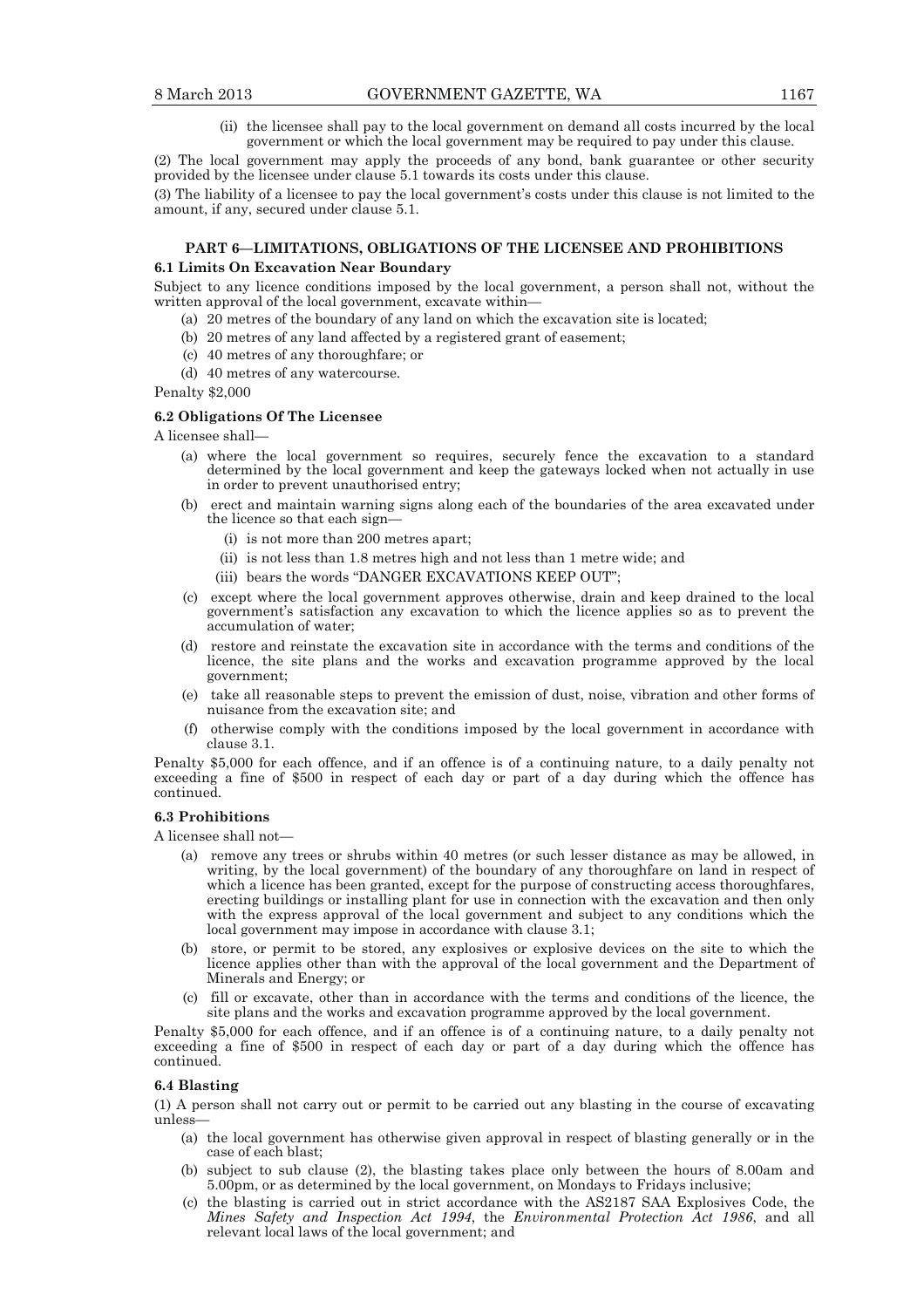- (d) in compliance with any other conditions imposed by the local government concerning—
	- (i) the time and duration of blasting;
	- (ii) the purposes for which the blasting may be used; and
	- (iii) such other matters as the local government may reasonably require in the interests of the safety and protection of members of the public and of property within the district.

Penalty \$5,000 for each offence, and if the offence is of a continuing nature, to a daily penalty not exceeding a fine of \$500 in respect of each day or part of a day during which the offence has continued.

(2) A person shall not carry out or permit to be carried out any blasting on a Saturday, Sunday or public holiday except with the prior approval of the local government. Penalty \$2,000

# **PART 7—MISCELLANEOUS PROVISIONS**

### **7.1 Public Liability**

(1) A licensee shall have at all times a current public liability insurance policy taken out in

the joint names of the licensee and the local government indemnifying the licensee and the local government for a sum of not less than \$10,000,000 in respect of any one claim relating to any of the excavation operations.

(2) The licensee shall provide to the local government a copy of the policy taken out under sub clause (1), within 14 days after the issue of that policy and shall provide to the local government evidence of renewal within 14 days of each renewal date.

### **7.2 Mines Safety and Inspection Act and Environmental Protection Act**

(1) In any case where the *Mines Safety and Inspection Act 1994* or the *Environmental Protection Act 1986* applies to any excavation carried on or proposed to be carried on at a site, the licensee in respect of that site shall—

- (a) comply with all applicable provisions of that Act or those Acts; and
- (b) provide to the local government within 14 days full particulars of any inspection or report made under that Act or those Acts.

(2) In this clause, the *Mines Safety and Inspection Act 1994* and the *Environmental Protection Act 1986* include all subsidiary legislation made under those Acts.

### **7.3 Notice Of Cessation Of Operations**

(1) Where a licensee intends to cease carrying on an extractive industry—

- (a) temporarily for a period in excess of 12 months; or
- (b) permanently,

the licensee shall, as well as complying with clause 7.4, give the local government written notice of the cessation not later than 1 week after those operations have ceased.

(2) Where a licensee has given written notice to the local government of the intention to permanently cease carrying on an extractive industry on the site to which the licence applies the licence is deemed to have expired on the date such cessation is so notified.

(3) The temporary or permanent cessation of the carrying on of an extractive industry on a site or the deemed expiration or cancellation of a licence does not entitle the licensee to any refund of any licence fee.

### **7.4 Works To Be Carried Out On Cessation Of Operations**

Where the carrying on of an extractive industry on the site permanently ceases or on the expiration or cancellation of the licence applicable to the site, whichever first occurs, the licensee shall, as well as complying with the provisions of clause 7.3—

- (a) restore and reinstate the excavated site in accordance with the proposals approved by the local government or in such other manner as the local government may subsequently agree in writing with the licensee;
- (b) ensure that any face permitted to remain upon the excavation site is left safe with all loose materials removed and where the excavation site is—
	- (i) sand, the sides are sloped to a batter of not more than 1:3 (vertical:horizontal); and
	- (ii) limestone or material other than sand, the sides are sloped to a batter which, in the opinion of the local government, would enable the site to be left in a stable condition;
- (c) ensure that the agreed floor level of the excavation is graded to an even surface or is otherwise in accordance with the rehabilitation and decommissioning programme approved by the local government;
- (d) ensure that all stockpiles or dumps of stone, sand or other materials are left so that no portion of that material can escape onto land not owned or occupied by the licensee nor into any stream, watercourse or drain that is not wholly situated within the land owned or occupied by the licensee;
- (e) erect retaining walls where necessary to prevent subsidence of land in the vicinity of any excavation;
- (f) remove from the site all buildings, plant and equipment erected, installed or used for or in relation to the carrying on of an extractive industry on the site and fill all holes remaining